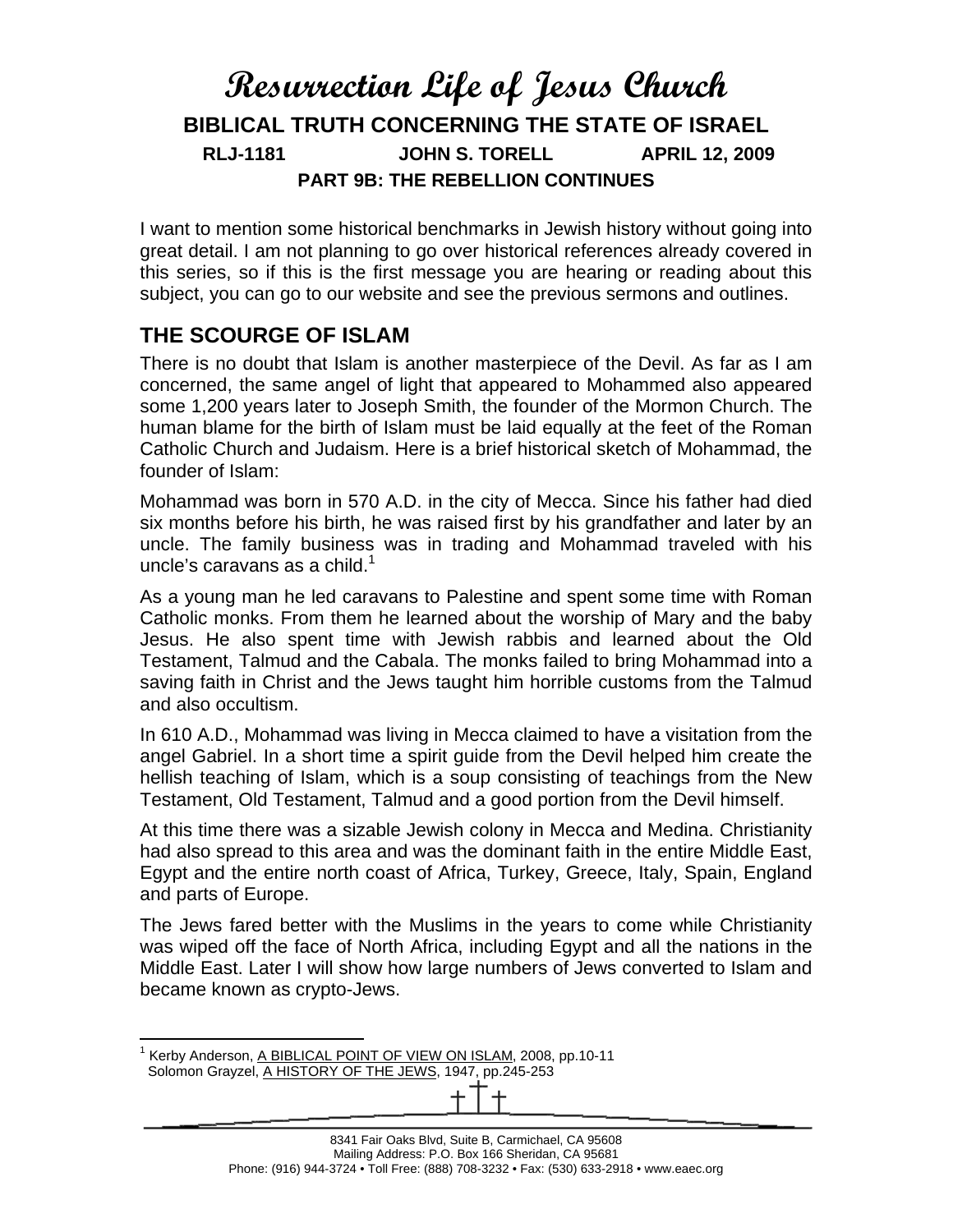# **THE KHAZAR EMPIRE<sup>2</sup>**

This Khazar Empire began in the mid 600's A.D. and was located between the Black Sea and the Caspian Sea, stretching north toward what is today the city of Kiev (Ukraine). In 737 A.D. the Khazars established their capitol at the city of Itil, near the mouth of the Volga River.

Around 750 A.D., the king after having studied Judaism, Christianity and Islam decided to convert to Talmudic Judaism and invited a number of Jewish rabbis to come and start teaching Judaism to his people. In a short time Judaism became the state religion, and among the Jews in the world, the Khazars are known as the  $13^{\text{th}}$  tribe.

In 1030 A.D. the Khazar kingdom was conquered by Russia and thousands of Khazar Jews migrated into what is today the Ukraine, Russia and Eastern Europe. Most Jews from these regions are descendants of the Khazars and not blood descendants to Abraham.

## **THE KNIGHTS TEMPLAR<sup>3</sup>**

The Jewish leadership living at the time of the first Crusade (1096-1099) had adopted a very successful strategy of infiltrating Gentile organizations and turning them into secret societies.

The military order of the Knights Templar was founded in 1119 A.D. by the Frenchman Hugo de Payens. To what degree this order was infiltrated is impossible to know, but by looking at its gain and how its power was later used, it has the fingerprint of Jewish conspiracy.

This order over time became a powerful military organization as well as a financial institution and some 190 years later the order had moved its sphere of influence into all nations in Europe.

During the 95 years of Crusades from 1096-1191 A.D., the Jewish population suffered greatly as thousands upon thousands were killed, while others were driven from their homes and forced to leave the nations of their birth. Their trading of goods on a global scale was taken away, they couldn't do any farming since they were not allowed to own land and they were barred from being artisans (craftsmen). This drove the wealthier Jews into loaning out money and collecting interest.<sup>4</sup>

The King of France, Phillip IV, had come to the conclusion that if he did not rid France of Jews and destroy the Templars, they would destroy him and take over France. For a number of years the Templars had acted as the French monarchy's financial agent. Phillip moved against the Jewish population first and in 1306 issued a decree that all Jews should be expelled from France.<sup>5</sup> In 1307

 2 Ibid, pp. 280-281

Gordon Ginn & John S. Torell, THE RISE OF THE ANTICHRIST, PART 1, European-American Evangelistic Crusades, 1981, pp.58-60

 $3$  Ibid, pp.52-54

<sup>4</sup> Ibid, pp.344-350

<sup>&</sup>lt;sup>5</sup> "Philip IV." Encyclopædia Britannica. Ultimate Reference Suite. 2009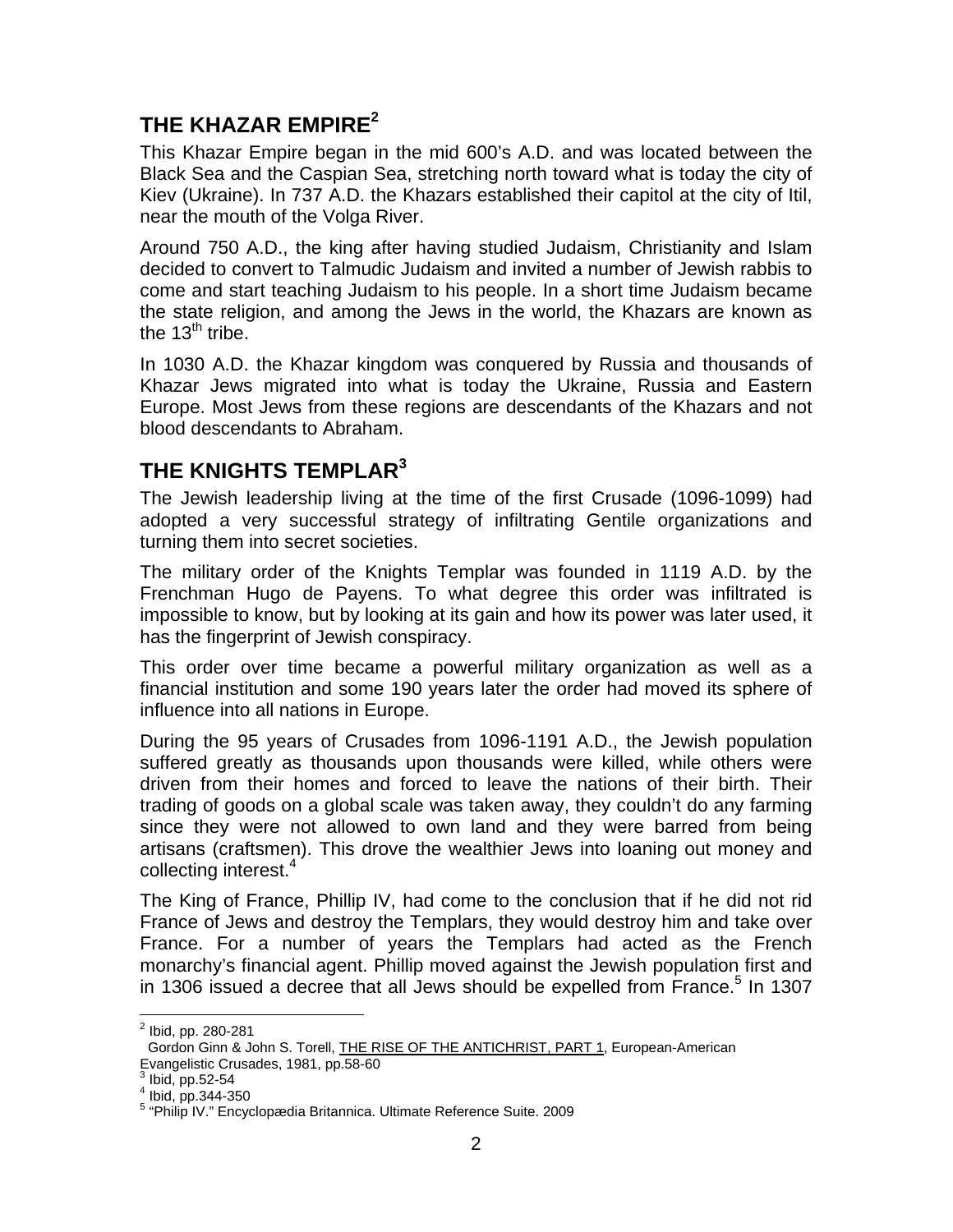A.D. Phillip moved against the Templars and confiscated all of their properties and financial assets.

On March 22, 1312 Phillip IV received permission from Pope Clement V to destroy the Templars. Deception was used as Philip invited all the Templars to a meeting in Paris and had them arrested. Two years later the Templar Grand Master, Jacques de Molay was burned at the stake and thousands of Templars were tortured before they were executed. The Templars who had not gone to the meeting swore an oath that the royal house of France would someday pay dearly for this mass murder. That oath of retribution was fulfilled during the French Revolution some 460 years later.

The information that I have pulled together here about the Knights Templar could not be found in any one source. In looking at various sources, it was obvious that some information had been omitted by the writer that was not benign and extra care was taken to protect the Jews from being tied to the Knights Templar.

My personal interpretation is that since King Phillip moved against the Jewish population and then against the Templars, this indicated that he knew Jewish money lenders were involved and had some kind of control over the Templars and wanted to destroy them both. The way in which the Templars operated indicates to me that the leadership consisted of Cabalistic Jews.

#### **THE FUGGER FAMILY 1367-1546**

I have not been able to determine if the Fuggers were a Jewish family but the operation of the family and the power it had leads me to believe that it was a Jewish family or they worked with Jewish money lenders. Even though the Fuggers once possessed great power and wealth in Europe, you will be hard pressed to find them in the history books. Here is a brief history of this family: $^{\circ}$ 

The founder of this family was Hans Fugger, who in 1367 established his family in Augsburg, Bavaria (Germany). Hans was a weaver, and by marrying twice into wealthy families, he was able to become successful. The initial industry of the Fugger family was textile. Hans died in 1408 and his sons Andreas and Jacob 1<sup>st</sup> took over the family business. Both had acquired a license in gold trade. In 1454 the brothers dissolved their partnership and after some success, Andreas and his sons ended up losing their wealth. Jacob  $1<sup>st</sup>$  was successful and when he died in 1469, he left a large fortune for his seven sons. The sons worked together like the Rothschild family would do some 250 years later. One brother, Marcus, was stationed in Rome, and from 1508 to 1515, they leased the Roman Mint and were in total control of the Roman Catholic Church's finances.

The entire business venture of the Roman Catholic Church of selling indulgences (whereby a sinner paid a certain amount of money for atonement), was in the hands of the Fugger's. This was a very lucrative business since people sinned every day and often needed to buy forgiveness. The Church and the Fugger's became very wealthy from this practice.

 6 Gordon Ginn & John S. Torell, THE RISE OF THE ANTICHRIST, PART 1, 1981, pp.68-69 "Fugger Family." Encyclopædia Britannica. Ultimate Reference Suite, 2009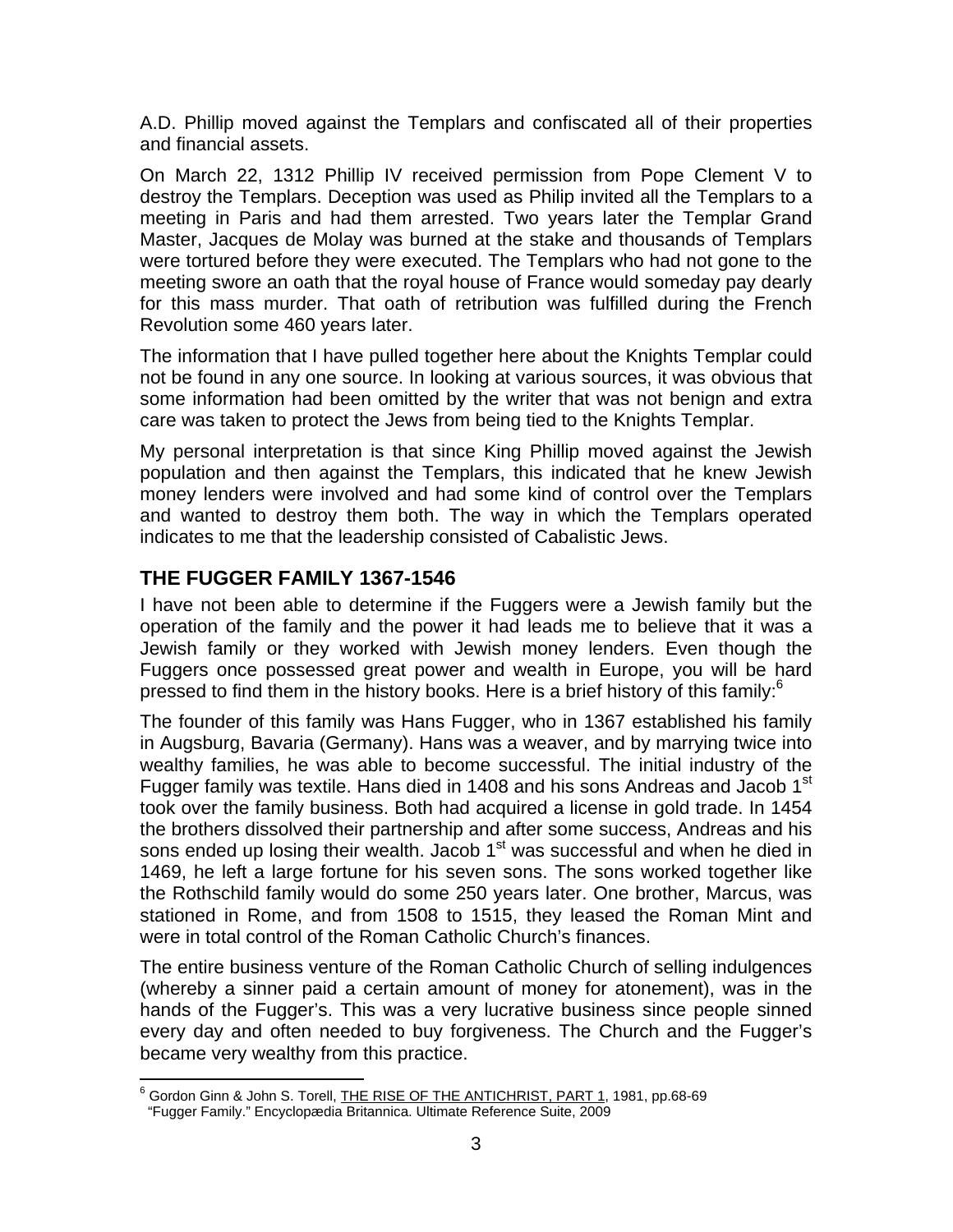The home base of the Fugger family was the Holy Roman Empire (Austria, Germany, Hungary, Bohemia and Holland). By financing more than 70% of the cost to get Charles V elected emperor of the Holy Roman Empire in 1519-20, the Fugger family secured their role as the dominant power player in politics, finance and business.

At the height of power, the Fugger family controlled mining in Europe and South America (Peru and Chile). The Royal House of Spain had taken out huge loans from the Fugger family, and when gold and silver came back from the colonies in South America, much of that went to them. Even the king of England borrowed money from the Fugger's, thus, they also wielded political power in England. At this time, kings of the different nations were dictators and wielded absolute power. If they did not like a person, he would be put to death, but no king dared to oppose the Fugger family.

The Fugger family operated in many nations and was the first modern global dynasty. Currency at the time was not in paper money (fiat system) but in gold, silver and copper. In order to operate in different kingdoms and not have their money confiscated, a strong intelligence operation was established so that the Fugger family had its agents in all palaces, church offices, business and banking establishments. They had political and military protection which indicated that there must have been an international political group behind the Fugger family.

The Fugger family operated for a period of 193 years before they disintegrated due to mismanagement. They were an experimental prototype of dynasties which exist in 2009 and are in control of banking, politics, business, education, mass media, entertainment, sports, etc. Most of these dynasties are Jewish.

# **MARTIN LUTHER (1483-1546)**

Martin Luther was a man that God used to revive the Church of Jesus Christ and was benign in the beginning toward Jewish people. After the reformation began, he took Hebrew lessons from some German rabbis and eventually learned more of what the Talmud teaches as the rabbis tried to convert Luther to Judaism.<sup>7</sup> What he learned made him angry and his view of Jews changed. Luther had at the same time also sharply criticized the Fugger family for its practice of usury (interest) and was unhappy with the Jewish money changers. Three years before his death in 1543, Luther wrote a small booklet entitled, "On the Jews and Their Lies." He urged all political leaders in Europe to expel the Jews since he saw them as parasites on the nations. He was very harsh and wanted all synagogues and writings by Jews to be destroyed. The Jewish leadership in later centuries has labeled him as one of the worst anti-Semites, that he was to blame for the persecution of Jews during the Nazi regime in Germany from 1933-1945. Since 1980, a number of different Lutheran denominations have denounced this book written by Martin Luther.

 7 John S. Torell, BIBLENS BUDSKAP I DE YTTERSTA DAGARNA, European-American Evangelistic Crusades, 1982, pp.79-80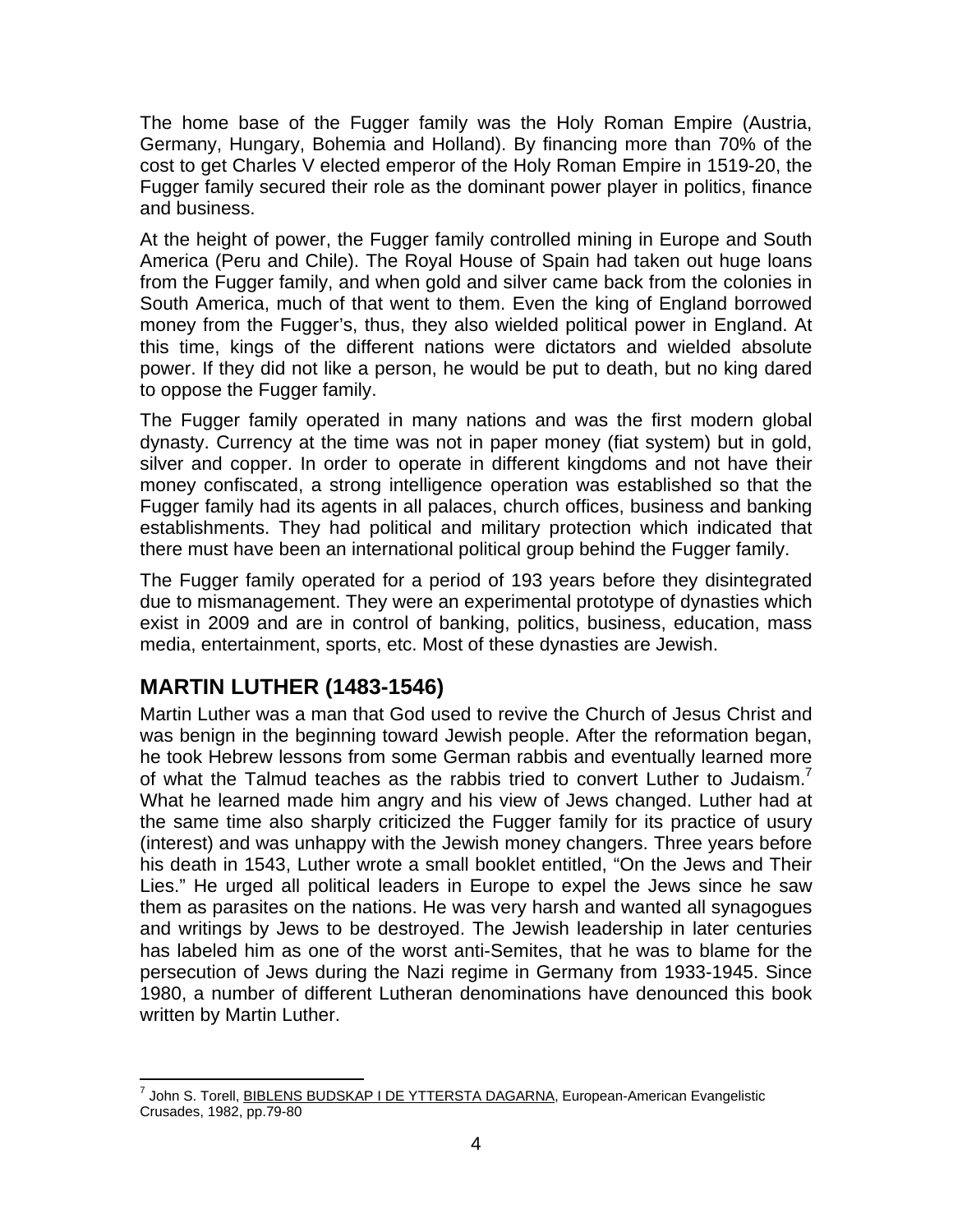# **THIRTY YEAR WAR (1618-1648)**

The Thirty Year War was a devastating conflict that started in 1618 as the Roman Catholic Church used its political and military power to crush the Protestant Reformation. The war would last for 30 years with Germany as the main ground for the battles and devastated its cities and countryside. The war ended much in a draw because the Catholic armies were not able to hold on to any Protestant territory and the Pope and his cabal of leaders had to admit that their monopoly on Christianity was broken.

What I want to point out is that a strange phenomenon developed during this long war. A Jewish network of businessmen developed and the fighting armies were supplied by these merchants. Food, clothing, gun powder, equipment, etc. were sold to the competing armies, and at times, if the merchants supplying the Protestants ran out of something, the merchants supplying the Catholics would sell it to the Protestant suppliers. When the war was over, the different nations fighting were exhausted and their finances in shambles while the Jewish merchants had made a killing. $8$ 

# **SABBATAI ZEVI – JEWISH MESSIAH 1666**

From approximately 1540, European Jews started to move back to Palestine in small numbers. There were three centers of Jews: Jerusalem, the village Safed in Galilee and Gaza.

It was in Safed that the modern expression of the Cabala was developed under the leadership of Isaac Luria (1534-1572), a German rabbi. Eventually the Cabalistic teaching spread to the different Jewish centers in Europe and became more affluent after the Thirty Year War.

In 1626, in the city of Smyrna (Turkey), Sabbatai Zevi was born to a man and his wife of Spanish/Jewish origin.<sup>9</sup> Prior to this, Isaac Luria had informed all Jewish settlements in the world that the Jewish Messiah would begin to rule in 1648. At the same time a message started to spread in the Christian communities of the world that the Antichrist would begin his reign in 1666.

As a young man Sabbatai started studying to become a rabbi, but once he came in contact with the teaching of the Cabala, he dropped the rabbinical studies and focused on the Cabala. He invited a group of young Jews to be part of his messianic mission, and in 1648, he openly proclaimed to be the Messiah in his hometown synagogue. He was excommunicated and forced to leave the city of Smyrna.

He moved on to Salonika, Greece, but after his messianic proclamation, he was driven out there as well and left for Cairo, Egypt. It was here that he teamed up with a powerful Cabalistic cell, led by a wealthy Egyptian Jew by the name of Raphael Joseph, who held the office as the Egyptian viceroy's treasurer, and

 8 Ibid, p.80

<sup>&</sup>lt;sup>9</sup> John S. Torell, The Dove, Winter 1995, European-American Evangelistic Crusades, pp.4-37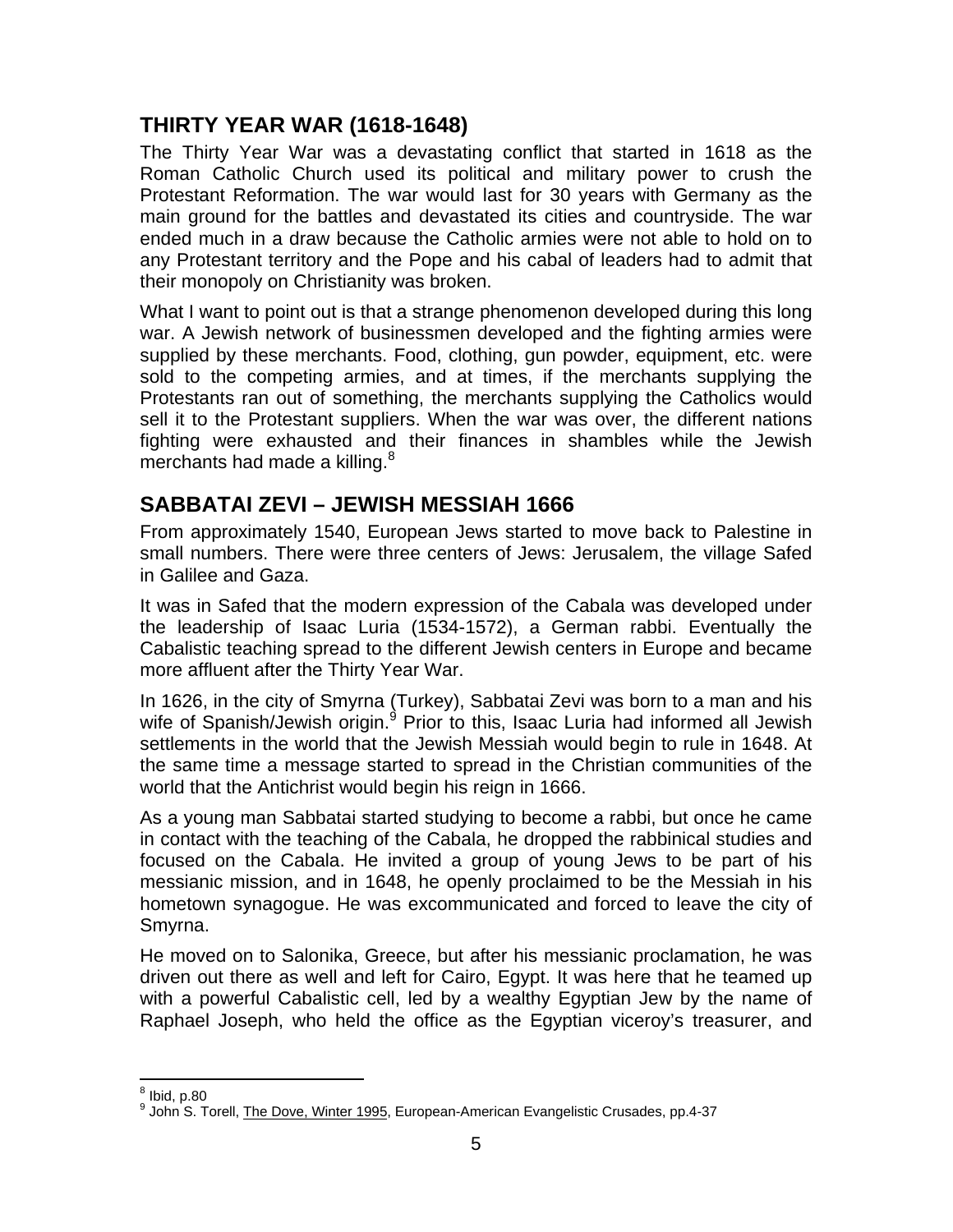was in charge of the mint and controller of all banking activities in Egypt, a province of the Turkish Ottoman Empire.

In 1662 Raphael sent Sabbatai to Jerusalem with a large sum of money, which was to support 200 Jewish families living in Jerusalem. Sabbatai stayed in Jerusalem for two years and then returned to Egypt where, in 1664, he married a Jewish woman by the name of Sarah.

Sarah was a Jewess from Poland who had traveled to Amsterdam in 1655 where she proclaimed that she had been ordained by God to marry the coming Messiah. Eventually she ended up in Cairo and Sabbatai decided that this was his bride from God.

Sabbatai needed a prophet and this is where Nathan of Gaza (1643-1680) came into play. He had been born in Jerusalem to a rabbi and as a young man he claimed to have visions and told to study the writings of Luria. Later he had more visions and claimed that he had seen God proclaiming that Sabbatai was the Messiah and Nathan was to be his prophet.

The two men met in 1665 and together proclaimed to the rabbis in Jerusalem that Sabbatai was the Messiah. It didn't take long for them to get a following.

Sabbatai and Nathan then began to teach that Sabbatai had been given special permission from God to break the commandments given to Moses. He told his followers that incest and fornication were no longer a sin. He was expelled from Jerusalem but large numbers of Jews around the world started to believe that this was indeed the Messiah.

You should now understand that the different Jewish settlements in Europe, North Africa and the Middle East had an excellent communication system and that Jews traveled freely from settlement to settlement. There was a central type of government even if the Jewish sources do not give us any specifics but prominent rabbis carried a heavy influence in the communities.

The rabbinical leaders in Jerusalem forced Sabbatai and his followers to leave and he cursed the city. His next stop was Aleppo, a city in Syria, after he had visited Safed and Damascus. It was during this trip that spiritual power began to fall on his followers as they had gathered to see him. Men and women alike would fall to the ground (slain in the spirit) and begin prophesying.

He then moved on to Smyrna in September 1665. There was a split in every Jewish settlement of those who stayed with the rabbis and those who embraced Sabbatai as the Messiah.

Reports were sent out by Nathan that he had discovered the ashes of the last red heifer which had been sacrificed before the temple was destroyed in 70 A.D. and were now ready for the Messiah to use.

Leaders from the Roman Catholic Church and the Protestant churches became nervous because many Christians also started to think that Sabbatai was the Messiah and that Jesus was not.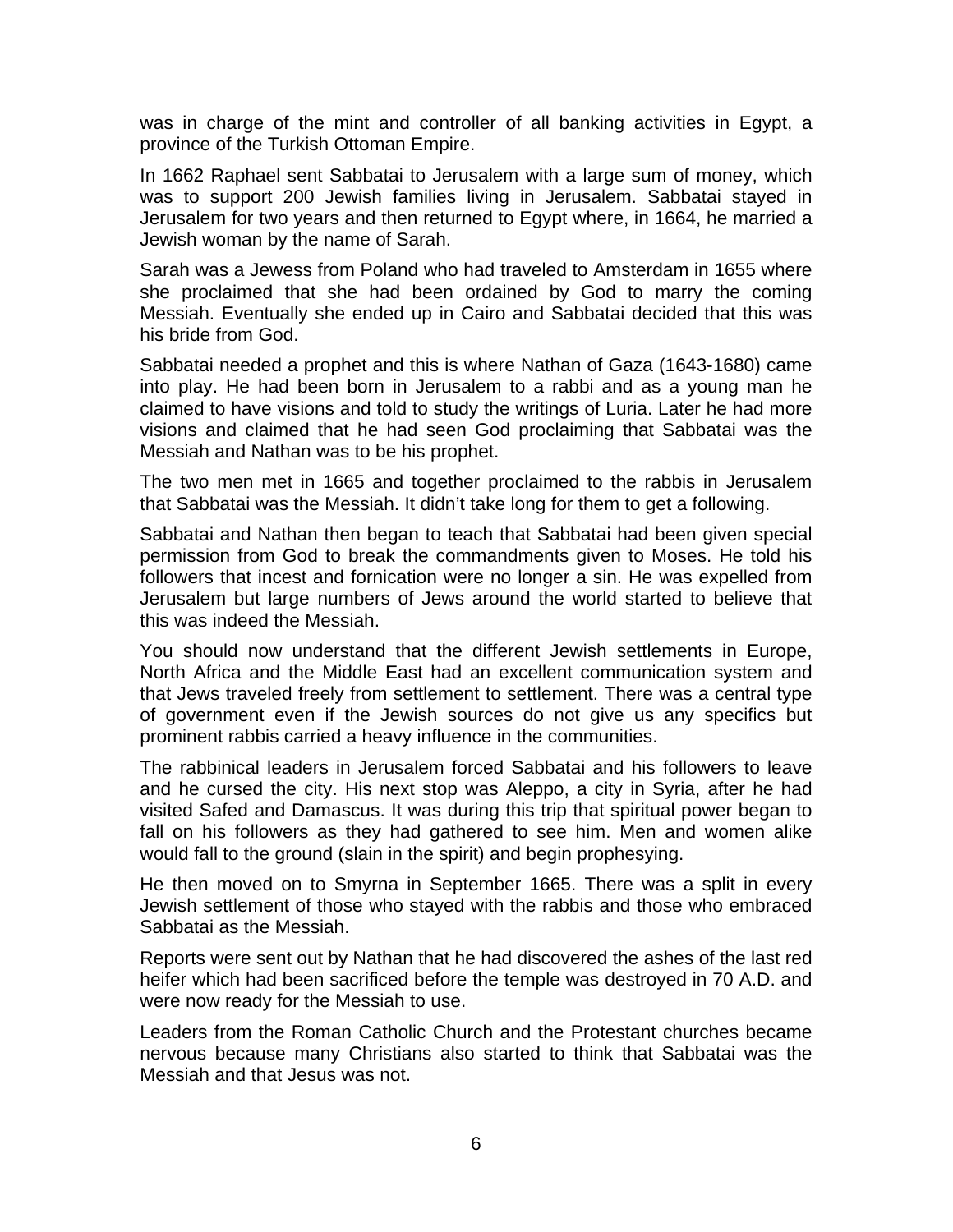On December 30, 1665, Sabbatai and a large number of his staff and followers sailed from the city of Smyrna with the intention of stopping at the Turkish capitol of Istanbul (Constantinople) because a prophecy had been given that the moment Sabbatai arrived in the capitol, the Sultan would surrender and Sabbatai would begin his reign. But the Sultan had his own intelligence network, and when Sabbatai arrived on February 8, 1666, he was placed in shackles and taken to prison.

After some time, the Sultan gave Sabbatai an ultimatum: "Convert to Islam or be executed." In front of the Sultan and his court, Sabbatai took off his hat, spit on it, renounced his Jewish faith and publicly desecrated the name of Heaven. The Sultan accepted his conversion, gave him a Turkish name and a job in the palace. Sabbatai from here on dressed as a Turk. His wife and followers who were in prison with him also converted to Islam.

The majority of the Jews in the world were shocked since they had accepted Sabbatai as their Messiah but it didn't take long for Nathan to come up with an explanation. According to the Cabala, a sinning person is actually serving God. *By committing apostasy Sabbatai had obtained salvation for all Jews who believed that he was the Messiah.*

A tremendous battle broke out after this message arrived in the Jewish settlements. The rabbis who had not converted to Sabbatai tried to excommunicate Sabbatai, Nathan and their followers. Some of the Jews went back to the regular form of Judaism, but large numbers did not, and in order to serve God better, many of them converted to the religion of the nation in which they lived while they secretly lived as Cabalistic Jews.

Sabbatai died on the Day of Atonement in 1676 and his inner circle wrote to the believers that they had laid him in a cave and that he had been resurrected on the third day. Nathan had a resurrected Messiah and the movement was solidified and would eventually dominate Judaism.

Thousands of Sabbatai's followers converted to different religions and became crypto-Jews that in the following centuries would plague the world and will eventually lead the people to accept their final Messiah, the Antichrist.

# **THE DEVIL'S TRINITY**

Jacob Frank was born in Galicia, Poland, fifty years after the death of Sabbatai. At the age of 25, Jacob proclaimed himself to be the reincarnated Sabbatai to work as a Messiah. As a true disciple of Sabbatai, he and his followers (known as Zoharists) converted to the Roman Catholic faith in 1756 after he had been expelled by the Jewish rabbinical leadership. In 1760, the Roman Catholic intelligence service behind the Inquisition found out that Frank and his followers were crypto-Jews.<sup>10</sup> He was taken to a prison, but in the war with the Russians, the prison fell into Russian hands. After they let him go, he settled in the

 $\overline{a}$ <sup>10</sup> John S. Torell, **The Dove, Autumn/Winter 1995, European-American Evangelistic Crusades, pp.76-79**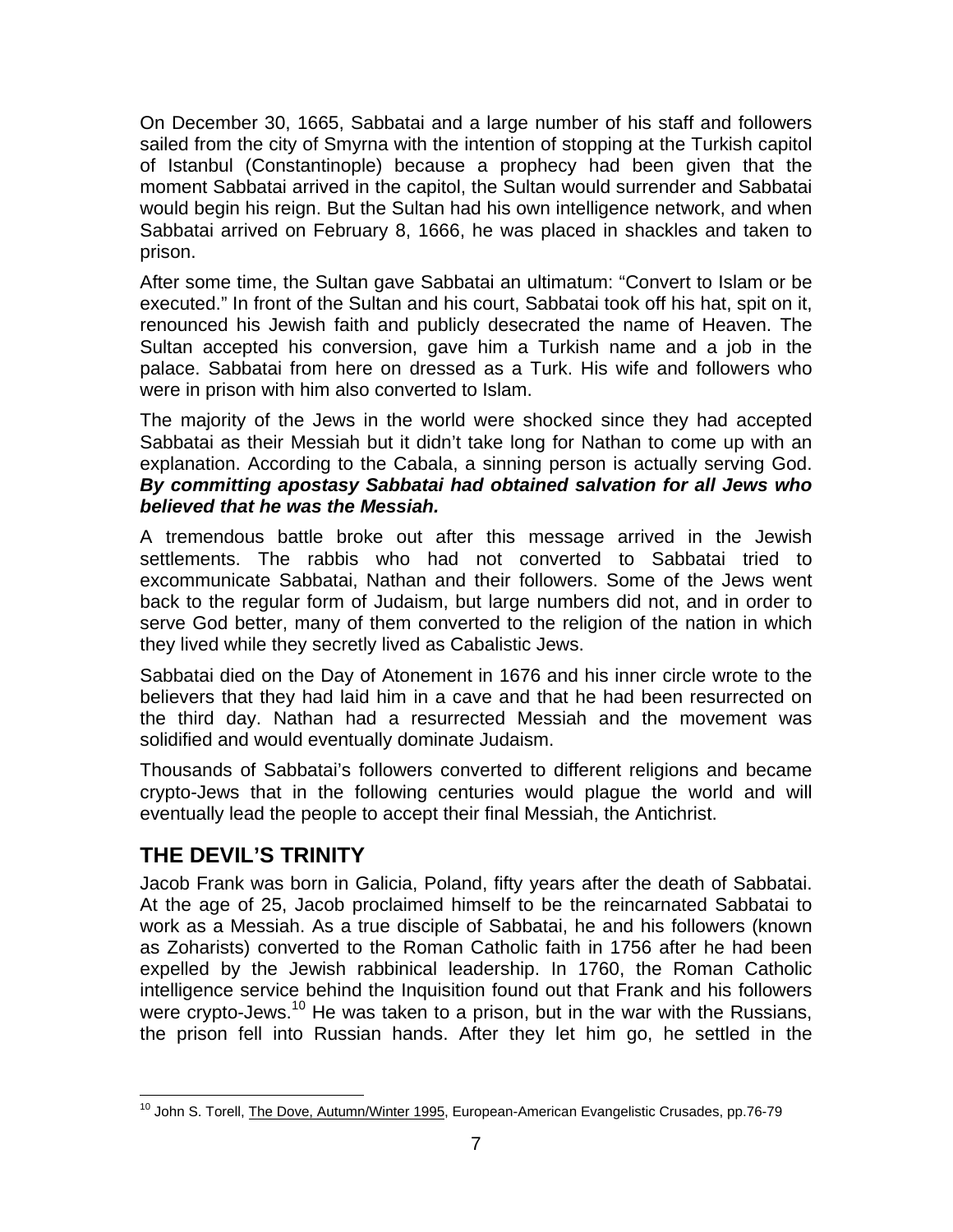Bavarian town of Offenbach, just south of Frankfurt, where Mayer Amschel (also known as Baron Rothschild) had his headquarters.

Added to this trinity was Adam Weishaupt, who had studied and become a member of the Jesuit Order founded by Ignatius of Loyola in 1539, a Spanish Marrano (crypto Jew).<sup>11</sup>

It is not known who supervised these three men but they were instrumental in shaping the coming centuries.

- Jacob Frank (1726-1791) was in charge of cabalistic messianic theology.
- Mayer Amschel (1744–1812) was in charge of taking control of the world banking system.<sup>12</sup>
- Adam Weishaupt (1748-1830) was in charge of secret societies like the Illuminati and Freemasonry.<sup>13</sup>

# **THE FATHERS OF COMMUNISM, SOCIALISM AND ZIONISM**

Moses Hess (1812-1875) was a German Jew and the father of communism, socialism and Zionism.<sup>14</sup> Deeply steeped in the Cabala and the teaching of Jacob Frank, he became the mentor for the following people:

- Karl Marx (1818-1883), a German Jew who's father had converted to the Lutheran faith. He used the writings of Jacob Frank and Moses Hess to write the manifesto for Communism.
- Friedrich Engels (1820-1895), another German Jew became a co-worker with Marx.
- Theodor Herzl (1860-1904) was born to Jewish parents in Hungary and became the father of Zionism.<sup>15</sup>

## **THE FRUIT**

The fruit of these men living in the late 1800's can be seen in the life of the following persons: Vladimir Lenin, Joseph Stalin, Adolf Hitler, Benito Mussolini, Mau Zedong, Fidel Castro, etc.

## THE ZEALOTS ARE ONCE AGAIN IN CHARGE OF JERUSALEM!

# **WHAT ARE WE FACING TODAY?**

The Bible tells us that prior to the coming of the Lord Jesus Christ, a false Messiah (the Antichrist) will take global control of the earth. *That means he will take financial control, political control and military control.* 

<sup>&</sup>lt;sup>11</sup> John S. Torell, July 1999 newsletter, European-American Evangelistic Crusades

<sup>&</sup>lt;sup>12</sup> Gordon Ginn & John S. Torell, THE RISE OF THE ANTICHRIST, PART 1, European-American Evangelistic Crusades, 1981, pp.69-85<br><sup>13</sup> Ibid, pp.82-85

<sup>&</sup>lt;sup>14</sup> John S. Torell, **The Dove 2002**, European-American Evangelistic Crusades, pp.5-7 <sup>15</sup> Ibid, pp.8-45